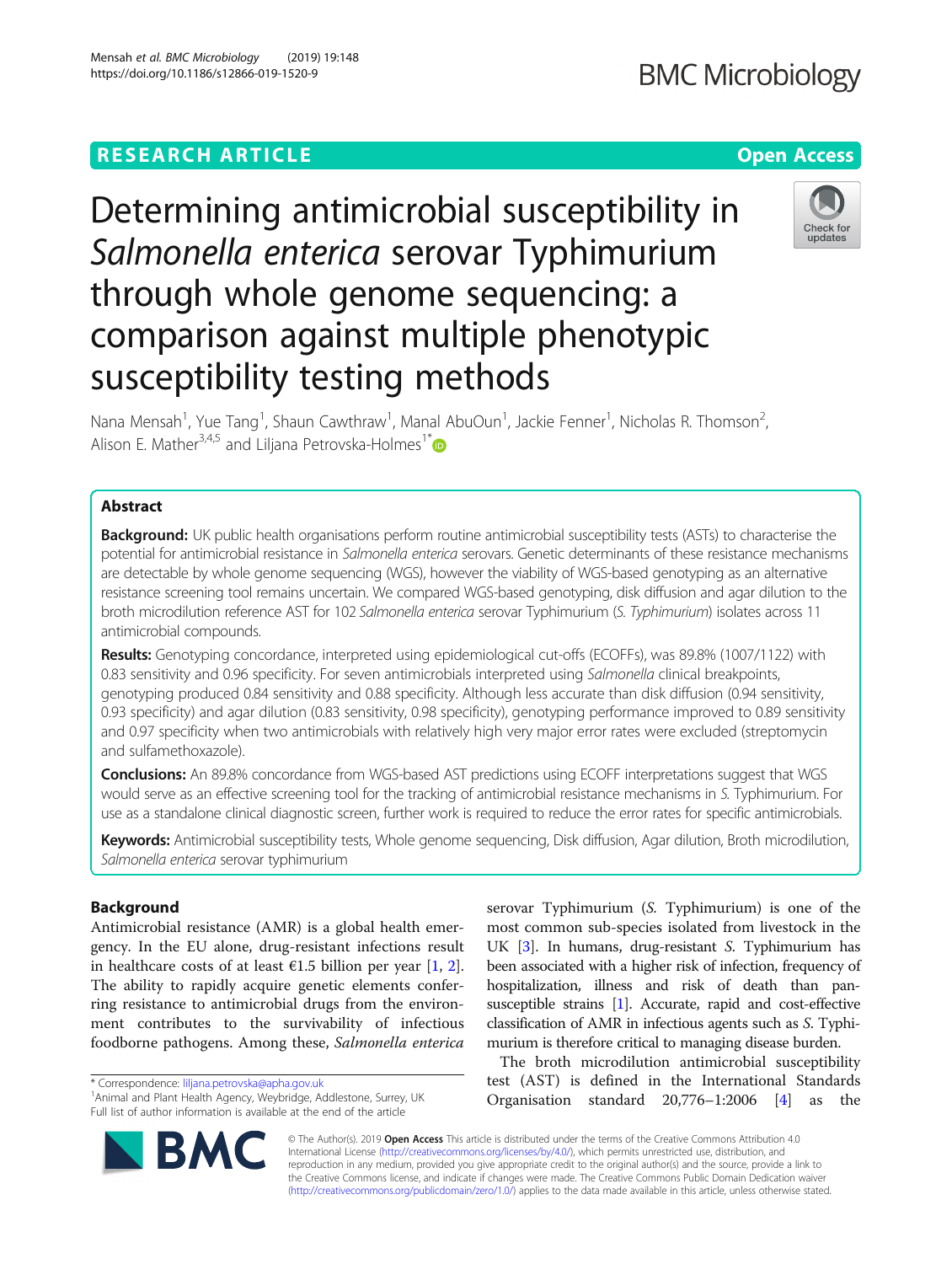reference method for testing the in vitro activity of antimicrobial agents against infectious bacteria. This test determines the minimum inhibitory concentration (MIC) of an antimicrobial required to limit bacterial growth. Although broth microdilution is the mandated method for reporting AMR surveillance in the EU harmonised surveillance programme, many research and surveillance laboratories maintain the use of legacy reference AST methods. For example, resistance in bacterial isolates submitted to UK veterinary laboratories is measured using the disk diffusion AST [[5\]](#page-8-0). Phenotypic ASTs determine the viability of bacteria in response to antimicrobial exposure and are therefore unable to distinguish between the genetic mechanisms responsible. At most, the cumulative effect of underlying AMR mechanisms may be inferred from ASTs using interpretive criteria. For this purpose, whole genome sequencing (WGS) is a high-resolution assay capable of identifying molecular AMR mechanisms in S. Typhimurium and other bacteria [\[6](#page-8-0)–[8\]](#page-8-0). Developments in next generation sequencing technologies have led to a steady decrease in the cost of WGS; WGS has been performed for as little as £40 per bacterial genome and in the past decade, this and the increasing availability of the technology has been reflected in the greater than 100-fold increase in publicly available genomes [\[9](#page-8-0), [10](#page-8-0)]. In a single assay, WGS is able to facilitate subspecies typing, AMR prediction and phylogenetic source attribution, prompting international efforts to validate WGS informatics pipelines for surveil-lance applications [[11\]](#page-8-0).

Previous assessments of Salmonella AMR identified through WGS have predominantly used a single phenotypic AST method in comparisons, such as disk diffusion [[12,](#page-8-0) [13\]](#page-8-0), agar dilution  $[14]$  and broth microdilution  $[6]$  $[6]$ . To determine robustly the utility of WGS for AMR prediction, comparisons against multiple phenotypic tests representing clinical and veterinary screening environments are required. Whereas ASTs interpreted using clinical breakpoints inform clinicians of the potential for antimicrobial treatment failure, epidemiological cut-offs (ECOFFs) dictate the upper-limit MIC for isolates devoid of acquired resistance mechanisms as determined by a species-specific MIC population distribution. To facilitate meta-analysis, the European Committee on Antimicrobial Susceptibility testing (EUCAST) subcommittee recommends ECOFFs as the primary interpretive criteria for WGS comparisons against phenotypic ASTs, along with secondary analyses using clinical breakpoints on the same data set [\[15](#page-8-0)]. This study contributes to the growing evidence base assessing WGS for bacterial AMR determinations by comparing S. Typhimurium genotyping predictions as assessed by WGS to the broth microdilution reference method using both interpretive criteria. Additionally, agar dilution and disk diffusion

ASTs are compared to determine the utility of WGS against these alternative screening methods.

# Methods

# Isolate selection

One hundred and two S. Typhimurium isolates, isolated between 1992 and 2012, were cultured from the Animal and Plant Health Agency (APHA, Addlestone, UK) strain collection. Duplicate strains were not identified or excluded, however the selection criteria involved randomised selection of isolates; a minimum of two per year across a 20 year timeframe. At the time of submission, all isolates were serotyped in accordance with the White-Kauffman-Le Minor scheme [[16\]](#page-8-0) and phenotypic AMR profiles were determined by disk diffusion. Selection criteria therefore included a minimum of two isolates per year and a range of overlapping phenotypic AMR profiles. Additional quality controls were provided by repeated serotyping and disk diffusion testing to confirm the phenotype of the selected strains.

# Antimicrobial susceptibility testing

Reference broth microdilution MICs were obtained using the Sensititre™ Complete Automated System with EUVSEC and CMV3AGNF panels (Trek Diagnostic Systems, West Sussex, UK). ECOFFs published by EUCAST [\[17](#page-8-0)] were applied to these results. In the cases of sulfamethoxazole and sulfisoxazole, ECOFFs could not be established from EUCAST data therefore the >256 μg/mL ECOFF used in the EFSA/ECDC and NARMS monitoring programs was applied [[18,](#page-8-0) [19](#page-8-0)]. Wild-type (WT) and non-wild-type (NWT) resistance profiles were determined for 11 antimicrobials, representing a subset of those historically evaluated in Salmonella AMR screening at the APHA: ampicillin (Amp), chloramphenicol (Chl), ciprofloxacin (Cip), gentamicin (Gen), nalidixic acid (Nal), streptomycin (Str), sulfamethoxazole (Smx), trimethoprim/sulfamethoxazole (1:19) (Sxt), sulfisoxazole (Sul), tetracycline (Tet) and trimethoprim (Tri).

Seven antimicrobials were selected from this initial list for resistance profiling by disk diffusion and agar dilution ASTs. This selection was made based on the available clinical breakpoints for both phenotyping methods. Antimicrobial disks (Thermo-Fisher Scientific Ltd) and antimicrobial powders (Sigma-Aldrich) containing ampicillin, chloramphenicol, gentamicin, nalidixic acid, streptomycin, sulfamethoxazole and trimethoprim/sulfamethoxazole (1:19) were used to determine clinical resistance profiles. Specifically, disk diffusion tests were conducted on Isosensitest Agar (Oxoid) following the Kirby-Bauer method described by the British Society for Antimicrobial Chemotherapy (BSAC) [[20\]](#page-8-0). Although legacy zone diameter readings informed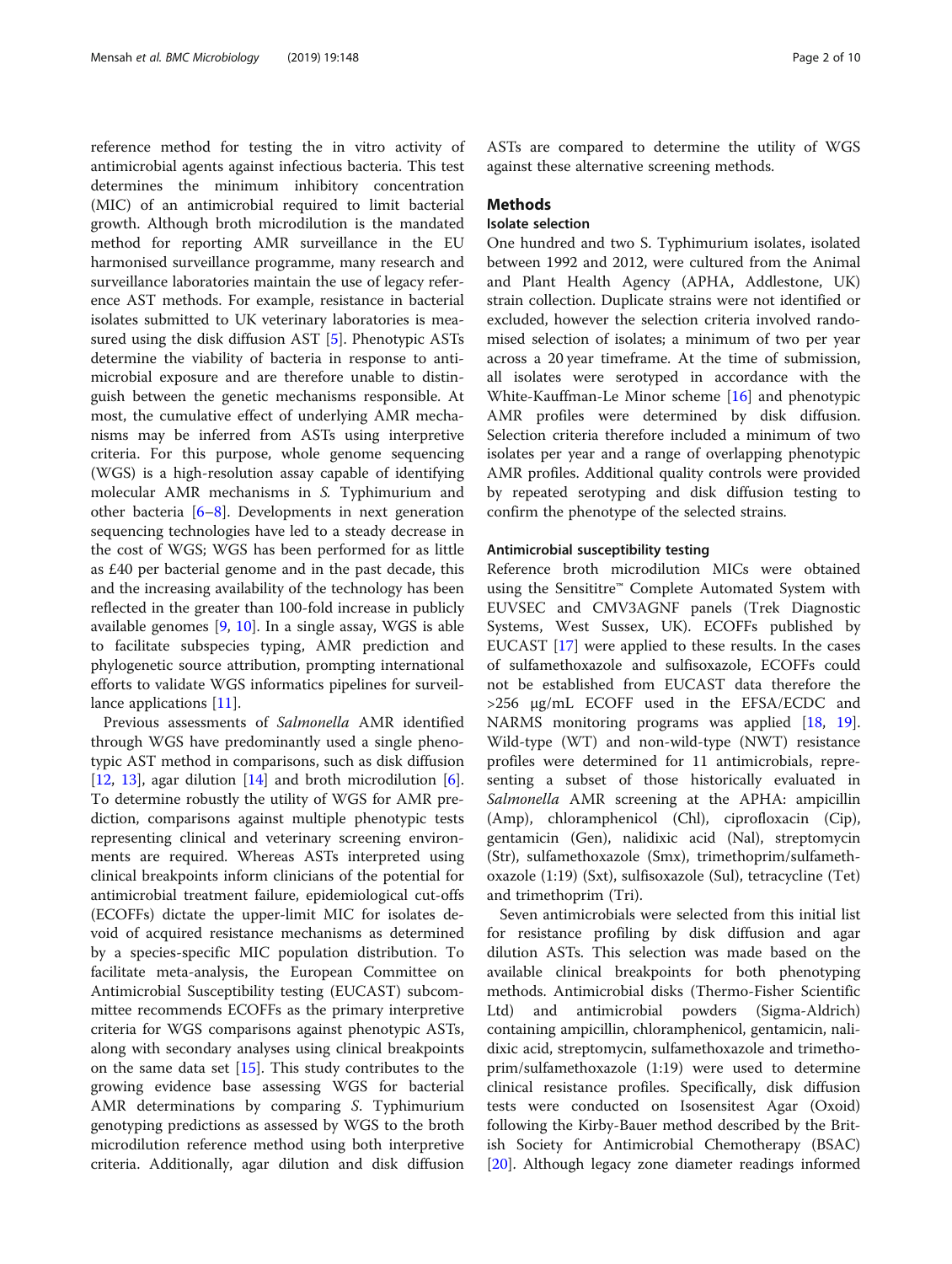isolate selection, disk diffusion testing was repeated for this study to account for temporal factors in comparisons with phenotypic and genotypic ASTs. Isolates were tested by agar dilution using the method described by Wiegand et al. [[21\]](#page-8-0). Zone diameters and MICs determined by all phenotypic methods were interpreted using EUCAST clinical breakpoints [\[22](#page-8-0)], with the following exceptions: breakpoints for nalidixic acid and sulfonamides have not been determined by EUCAST, therefore breakpoints published by the Clinical and Laboratory Standards Institute were applied [[23\]](#page-8-0); although no longer used clinically, the legacy NARMS 64 μg/mL streptomycin clinical breakpoint was used as in previous studies [[6\]](#page-8-0). Control strains E. coli ACTC25922 and E. coli NCTC10418 were included for susceptibility test validation. ECOFFs, clinical breakpoints, dilution ranges and disk contents used are presented in Additional file [1:](#page-7-0) Table S1. All phenotyping results are presented in Additional file 1: Table S2.

# Whole genome sequencing and AMR genotyping

Bacterial DNA was extracted with the MagNA Pure LC DNA Isolation Kit III (Roche) according to manufacturer's instructions and sequenced on the Illumina HiSeq platform producing paired-end (2x125bp) reads. Acquired resistance determinants were identified from WGS reads using ARIBA [[24](#page-8-0)] in combination with the Resfinder v3.0 database [[25](#page-8-0)]. Additionally, the presence of point mutations associated with AMR was determined using Pointfinder v3.0 [[26](#page-8-0)]. Whole genome sequences of the 102 S. Typhimurium isolates were submitted to the European Nucleotide Archive under the study accession PRJEB10999. WGS AMR genotyping profiles and AMR gene accession numbers are presented in Additional file [1](#page-7-0): Table S3. Accession numbers for genes identified in the Salmonella genomes are presented in Additional file 1: Table S4 along with their observed frequency including full matches, partial, fragmented and interrupted assemblies.

# Genotype-phenotype comparisons

Broth microdilution MICs interpreted with ECOFFs are classified as wild-type (susceptible) or non-wild-type (resistant), whereas phenotypic tests interpreted using clinical breakpoints are classified as resistant or sensitive. ASTs with 'intermediate' interpretation results are classified as sensitive in this study. Resistant or nonwild-type WGS genotypes are defined by the presence of one or more resistance determinants for a tested antimicrobial. Identified genes were matched to their corresponding phenotypes using the schema presented in Additional file [1](#page-7-0): Table S4. Very Major Error (VME) and Major Error (ME) classifications were assigned to genotypic and phenotypic test results based on concordance with the broth microdilution reference. A VME is defined by a sensitive or wild-type AST prediction coupled with a resistant or non-wild-type reference phenotype. Similarly, MEs are defined by a resistant or non-wild-type AST prediction with a sensitive or wildtype reference phenotype. Error rates are presented as the percentage of VMEs or MEs over the total number of isolates with the corresponding reference phenotype. Sensitivity, specificity, positive predictive values, negative predictive values and 95% confidence intervals (CI) were calculated using the R bdpv package [[27\]](#page-8-0). Analysis scripts are available online at: [https://github.com/](https://github.com/NMNS93/Mensah_SalmonellaWGS) [NMNS93/Mensah\\_SalmonellaWGS](https://github.com/NMNS93/Mensah_SalmonellaWGS).

### Results

# Genotype-phenotype comparison: epidemiological cut-off criteria

Genotyping was concordant with 1007/1122 (89.8%) broth microdilution AST results interpreted with ECOFFs (Table [1](#page-3-0)). One hundred and fifteen discrepancies were observed, resulting in a 4.5% ME rate  $(n = 28)$ and a 17% VME rate  $(n = 87)$ . Fifty-one (59%) VMEs were the result of discordant sulfisoxazole and sulfamethoxazole predictions. Similarly, genotyping produced VMEs for all eight gentamicin non-wild-type isolates. WGS AMR predictions granted 0.83 sensitivity and 0.96 specificity (95%CI 0.94–0.97) overall (Table [2\)](#page-3-0). Excluding the results for sulfamethoxazole and sulfisoxazole ASTs, which presented consistently high VMEs, genotyping was concordant with 857 (93.4%) ASTs. For this subset excluding sulfamethoxazole and sulfisoxazole, genotyping presented 0.89 sensitivity and 0.96 specificity.

# Genotype-phenotype comparison: clinical breakpoint criteria

In total, 714 broth microdilution AST results were interpreted with clinical breakpoints, representing ASTs for seven antimicrobials. Genotyping was concordant with 618 (86.6%) broth microdilution reference ASTs, which was fewer than the 661 (92.6%) agar dilution and 665 (93.1%) disk diffusion results concordant with the reference (Table [1](#page-3-0)). Agar dilution produced the highest VME rate of 17% ( $n = 45$ ) followed by 16% for genotyping  $(n = 43)$  $(n = 43)$  $(n = 43)$  and 6.93% for disk diffusion  $(n = 17)$  (Table 3). The agar dilution VMEs were split between chloramphenicol ( $n = 14$ ) and streptomycin ( $n = 16$ ). The majority of genotyping VMEs resulted from sulfamethoxazole resistance predictions ( $n = 23$ ), as found using the ECOFFs. ME rates were highest for genotyping at 12%  $(n = 53)$ , followed by 7.14% disk diffusion  $(n = 32)$  and 1.79% for agar dilution ( $n = 8$ ). Streptomycin resistance predictions were responsible for 43/53 genotyping MEs and 31/32 disk diffusion MEs. WGS genotyping sensitivity was 0.84 (95%CI 0.79–0.88); this was lower than disk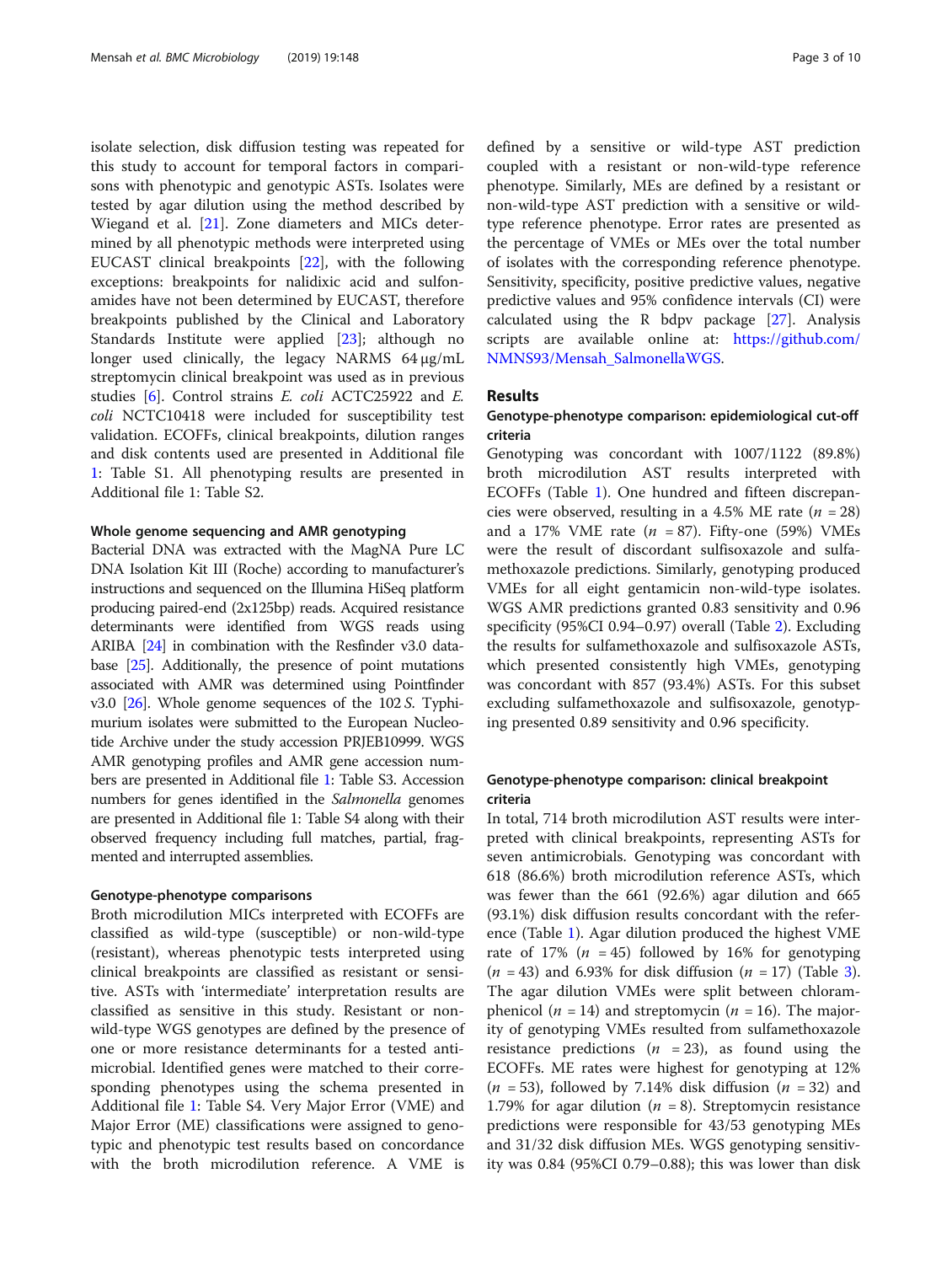<span id="page-3-0"></span>

| Table 1 Comparison of WGS-based genotyping and phenotypic ASTs against the broth microdilution reference. Frequency of               |
|--------------------------------------------------------------------------------------------------------------------------------------|
| isolates assigned to classification groups after phenotypic testing (broth microdilution) and application of interpretive criteria   |
| (epidemiological cut-off and clinical breakpoint). Genotype concordance with classification groups is provided for each interpretive |
| criterion. Antimicrobials with '-'values were not assessed due to the absence of established breakpoints or susceptibility test data |
|                                                                                                                                      |

| Antimicrobial                        | Epidemiological cut-off |           |                          | Clinical breakpoint |                          |                          |
|--------------------------------------|-------------------------|-----------|--------------------------|---------------------|--------------------------|--------------------------|
|                                      | Non-Wild Type           | Wild Type | Genotype concordance (%) | Resistant           | Sensitive                | Genotype Concordance (%) |
| Ampicillin                           | 57                      | 45        | 95.10                    | 57                  | 45                       | 95.10                    |
| Chloramphenicol                      | 49                      | 53        | 94.12                    | 49                  | 53                       | 94.12                    |
| Ciprofloxacin                        | 27                      | 75        | 96.08                    |                     |                          |                          |
| Gentamicin                           | 8                       | 94        | 92.16                    | 7                   | 95                       | 93.14                    |
| Nalidixic Acid                       | 28                      | 74        | 95.10                    | 28                  | 74                       | 95.10                    |
| Sulfamethoxazole                     | 69                      | 33        | 76.47                    | 69                  | 33                       | 76.47                    |
| Streptomycin                         | 66                      | 36        | 89.22                    | 26                  | 76                       | 55.88                    |
| Sulfisoxazole                        | 73                      | 29        | 70.59                    | ٠                   |                          |                          |
| Trimethoprim-Sulfamethoxazole (1:19) | 33                      | 69        | 93.14                    | 30                  | 72                       | 96.08                    |
| Tetracycline                         | 57                      | 45        | 89.22                    |                     |                          |                          |
| Trimethoprim                         | 32                      | 70        | 96.08                    | ٠                   | $\overline{\phantom{a}}$ | $\overline{\phantom{a}}$ |
| Overall                              | 499                     | 623       | 89.75                    | 266                 | 448                      | 86.55                    |

diffusion (0.94 sensitivity, 95%CI 0.90–0.96) yet higher than agar dilution (0.83 sensitivity, 95%CI 0.78–0.87). In contrast, agar dilution demonstrated the highest specificity of 0.98 (95%CI 0.97–0.99) followed by disk diffusion (0.93, 95%CI 0.90–0.95) and genotyping (0.88, 95%CI 0.85–0.91) (Table [3](#page-4-0)). Excluding ASTs with high error rates (streptomycin and sulfamethoxazole) resulted in improved genotyping results of 0.89 sensitivity (95%CI 0.83–0.94), 0.97 specificity (95%CI 0.95–0.99) and 94.7% concordance (483/510) for the remaining five antimicrobials.

# Aminoglycoside resistance

Streptomycin resistance determinants, aadA ( $n = 60$ ) or strAB ( $n = 29$ ), were identified in 67 (65.6%) isolates (Fig. [1](#page-4-0) and Additional file [1:](#page-7-0) Table S4) resulting in 89%

genotyping concordance with ECOFF interpretations. Resistance determinants were detected in 6/16 streptomycin wild-type isolates, resulting in MEs (MICs 16 μg/ml; S02606–01, S00795–02, S03632–02, L00777– 11, S02636–11, S02347–12). Genotyping was 55.8% concordant with streptomycin clinical breakpoints as 43/76 streptomycin sensitive isolates (MIC  $\leq 64 \mu$ g/ml) contained complete resistance gene hits. AMR determinants were not found for resistant isolates S02185–06 and L02428–05, although aadA1 (X68227) was partially assembled in the latter.

Gentamicin resistance determinants were not identified in the S. Typhimurium genomes. However, seven isolates with non-wild-type and clinical gentamicin resistance (S10543–93, S01710–04, S04488–04, L00746–

Table 2 Sensitivity and specificity of WGS-based antimicrobial resistance predictions against the broth microdilution reference AST. Epidemiological cut-offs are applied as interpretive criteria for the reference AST

| Antimicrobial                 | Genotyping sensitivity (95% CI) | Genotyping specificity (95% CI) |  |  |
|-------------------------------|---------------------------------|---------------------------------|--|--|
| Ampicillin                    | $0.96(0.88-1)$                  | $0.93(0.82 - 0.99)$             |  |  |
| Chloramphenicol               | $0.94(0.83 - 0.99)$             | $0.94(0.84 - 0.99)$             |  |  |
| Ciprofloxacin                 | $0.85(0.66 - 0.96)$             | $1(0.95-1)$                     |  |  |
| Gentamicin                    | $0(0-0.37)$                     | $1(0.96-1)$                     |  |  |
| Nalidixic Acid                | $0.82(0.63 - 0.94)$             | $1(0.95-1)$                     |  |  |
| Sulfamethoxazole              | $0.67$ $(0.54 - 0.78)$          | $0.97(0.84-1)$                  |  |  |
| Streptomycin                  | $0.92(0.83 - 0.97)$             | $0.83(0.67 - 0.94)$             |  |  |
| Sulfisoxazole                 | $0.62(0.5 - 0.73)$              | $0.93(0.77-0.99)$               |  |  |
| Trimethoprim-Sulfamethoxazole | $0.88(0.72 - 0.97)$             | $0.96(0.88 - 0.99)$             |  |  |
| Tetracycline                  | $0.95(0.85 - 0.99)$             | $0.82(0.68 - 0.92)$             |  |  |
| Trimethoprim                  | $0.94(0.79 - 0.99)$             | $0.97(0.9-1)$                   |  |  |
| Overall                       | $0.83(0.79 - 0.86)$             | $0.96(0.94 - 0.97)$             |  |  |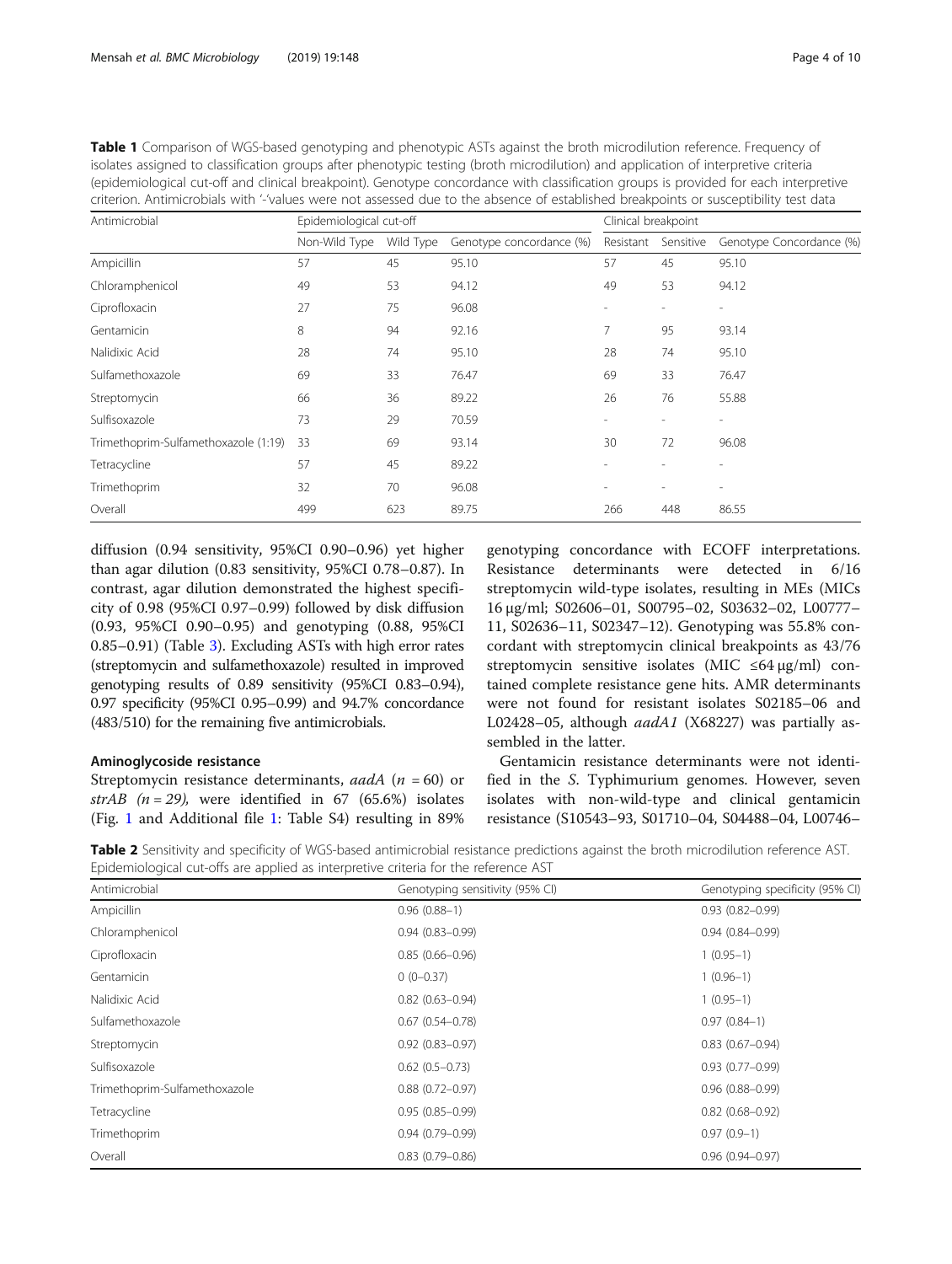| Cimical dreakpoints are applied as interpretive criteria for all ASTS. |                      |                     |                     |                      |                     |                     |  |  |  |
|------------------------------------------------------------------------|----------------------|---------------------|---------------------|----------------------|---------------------|---------------------|--|--|--|
| Antimicrobial                                                          | Sensitivity (95% CI) |                     |                     | Specificity (95% CI) |                     |                     |  |  |  |
|                                                                        | Disk diffusion       | Agar dilution       | Genotyping          | Disk diffusion       | Agar dilution       | Genotyping          |  |  |  |
| Ampicillin                                                             | $0.95(0.85 - 0.99)$  | $0.95(0.85 - 0.99)$ | $0.96(0.88-1)$      | $1(0.92-1)$          | $1(0.92-1)$         | $0.93(0.82 - 0.99)$ |  |  |  |
| Chloramphenicol                                                        | $0.92(0.8 - 0.98)$   | $0.71(0.57 - 0.83)$ | $0.94(0.83 - 0.99)$ | $0.98(0.9-1)$        | $0.98(0.9-1)$       | $0.94(0.84 - 0.99)$ |  |  |  |
| Gentamicin                                                             | $0.71(0.29 - 0.96)$  | $0.86(0.42-1)$      | $0(0-0.41)$         | $1(0.96-1)$          | $1(0.96-1)$         | $1(0.96-1)$         |  |  |  |
| Nalidixic Acid                                                         | $0.82(0.63 - 0.94)$  | $0.75(0.55 - 0.89)$ | $0.82(0.63 - 0.94)$ | $1(0.95-1)$          | $0.96(0.89 - 0.99)$ | $1(0.95-1)$         |  |  |  |
| Sulfamethoxazole                                                       | $0.97(0.9-1)$        | $0.97(0.9-1)$       | $0.67(0.54 - 0.78)$ | $1(0.89-1)$          | $0.94(0.8 - 0.99)$  | $0.97(0.84-1)$      |  |  |  |
| Streptomycin                                                           | $0.96(0.8-1)$        | $0.38(0.2 - 0.59)$  | $0.92(0.75 - 0.99)$ | $0.59(0.47-0.7)$     | $1(0.95-1)$         | $0.43(0.32 - 0.55)$ |  |  |  |
| Trimethoprim-Sulfamethoxazole                                          | $(0.88 - 1)$         | $0.93(0.78 - 0.99)$ | $0.97(0.83-1)$      | $1(0.95-1)$          | $0.97(0.9-1)$       | $0.96(0.88 - 0.99)$ |  |  |  |
| Overall                                                                | $0.94(0.9 - 0.96)$   | $0.83(0.78 - 0.87)$ | $0.84(0.79 - 0.88)$ | $0.93(0.9 - 0.95)$   | $0.98(0.97 - 0.99)$ | $0.88(0.85 - 0.91)$ |  |  |  |

<span id="page-4-0"></span>Table 3 Sensitivity and specificity of phenotypic ASTs and genotypic AMR predictions against the broth microdilution reference AST. Clinical breakpoints are applied as interpretive criteria for all ASTs

11, S03924–11, S06636–12 and S00478–13) had a partially assembled aac3-IVa gene (X01385). An additional NWT strain (L02428–05) contained this partial assembly and presented a lower MIC at one doubling dilution above the 2 μg/ml gentamicin ECOFF.

# Beta-lactam resistance

Fifty-eight isolates (56.8%) contained either  $bla_{TEM}$  $(n = 26)$  or  $bla_{CARB}$   $(n = 32)$  (Fig. 1 and Additional file [1:](#page-7-0) Table S4) conferring ampicillin resistance. Concordance using both ECOFFs and clinical breakpoints was

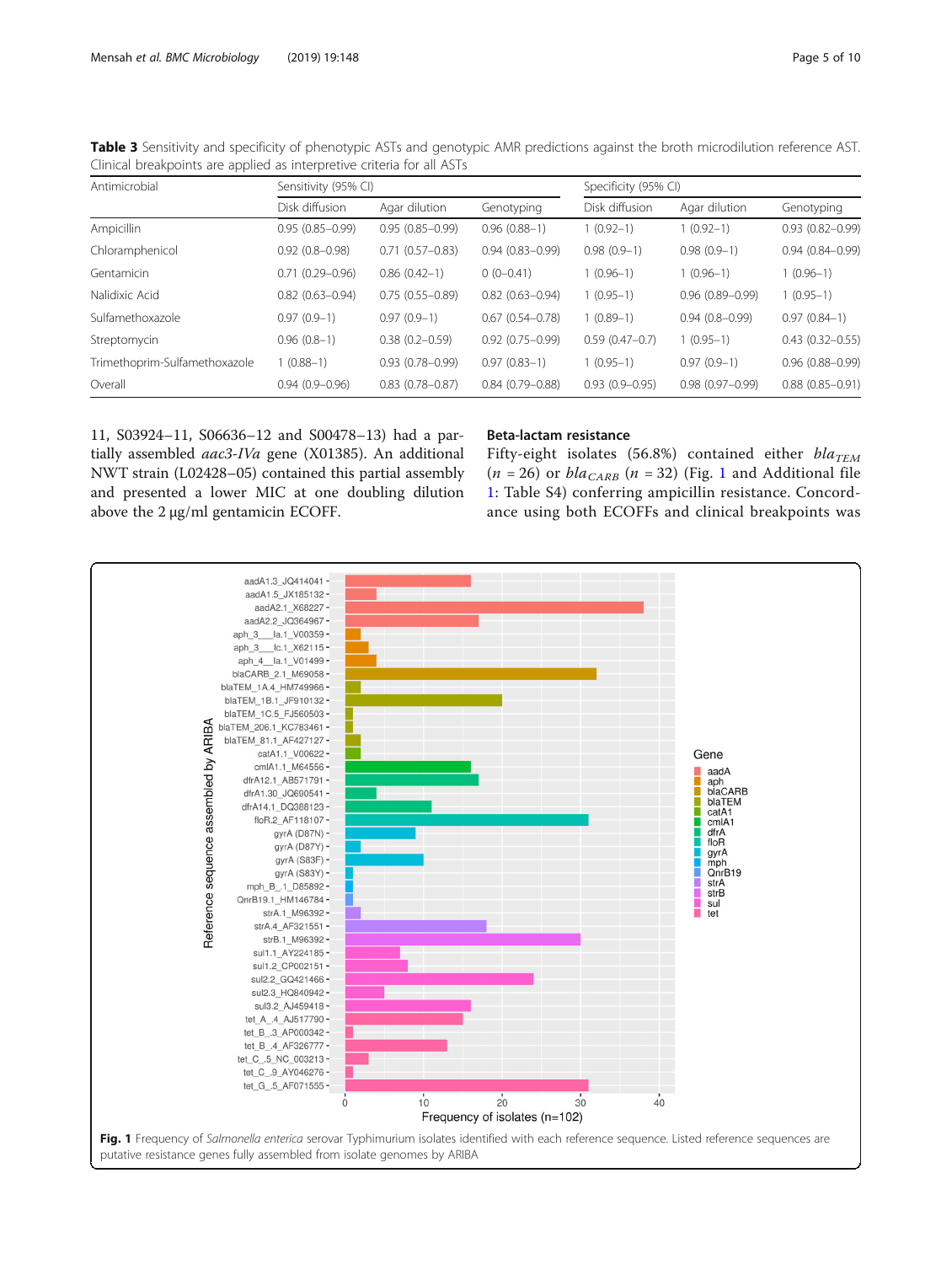95%, with two VMEs (S04635–04, S04655–09; MIC > 64 μg/ml) and only three MEs (S02606–01, L00777– 11, L01210–11; MIC  $\leq$ 2  $\mu$ g/ml). MEs were due to genotype hits for  $bla_{CARR-2}$  (M690858), blaTEM-1B (JF910132) and  $bla_{TEM-206}$  (KC783461) respectively.

# Phenicol resistance

Phenicol resistance determinants  $f \circ R$  (n = 31), cmlA1  $(n = 16)$  and *catA1* (n = 2) were present in 46 isolates (45%) (Fig. [1](#page-4-0) and Additional file [1:](#page-7-0) Table S4). All chloramphenicol non-wild-type isolates were also classified as resistant using clinical breakpoints. Genotyping identified chloramphenicol AMR genes in 46/49 R/NWT isolates, and 3/53 S/WT isolates, resulting in 94% AMR prediction concordance for this antimicrobial using both interpretive criteria. Three isolates with MEs (S10423– 92, *catA1* (V00622); S02606-01, *floR* (AF118107); L00777–11,  $cmlA$  (M64556)) had MICs at the 8  $\mu$ g/ml clinical breakpoint, one doubling dilution from the 16 μg/ml ECOFF. Of three isolates with VMEs (S06618– 99, S01117-00, S04635-04), a partial floR gene was assembled from one genome (S04635–04).

# Quinolone resistance

Twenty-two isolates harboured point mutations in the quinolone resistance determining region of gyrA: Ser83- Phe  $(n = 10)$ , Ser83-Tyr  $(n = 1)$ , Asp87-Asn  $(n = 9)$  and Asp87-Try  $(n = 2)$  (Fig. [1](#page-7-0) and Additional file 1: Table S4) . No other known S. Typhimurium quinolone resistance mutations were detected. Additionally, isolate S06001– 08 contained the plasmid-mediated quinolone resistance gene qnrB19 (HM146784). Isolates classified as nalidixic acid resistant using clinical breakpoints were also classified as non-wild-type using ECOFFs, therefore genotypic resistance determinants showed 95% concordance for both interpretive criteria. These discrepancies resulted from a lack of nalidixic acid resistance determinants in five isolates with MICs  $> 128 \mu g/ml$  (S01117– 00, S02606–01, S04635–04, S04655–09, S06636–12). Genotype-phenotype correlations for ciprofloxacin mirrored nalidixic acid results using ECOFFs except in the case of S6636–12, which granted one fewer VME due to a 0.03 μg/ml WT ciprofloxacin MIC.

# Sulfonamide and trimethoprim resistance

Sulfonamide resistance determinants *sul1* ( $n = 15$ ), *sul2*  $(n = 29)$  and sul<sub>3</sub>  $(n = 16)$  were present in 47 isolates (46.1%) (Fig. [1](#page-4-0) and Additional file [1:](#page-7-0) Table S4). For sulfamethoxazole reference ASTs, all isolates classified as resistant using clinical breakpoints were also classified as non-wild-type using ECOFFs. Sulfamethoxazole AMR gene presence resulted in 76% concordance for both interpretive criteria, resulting from 23 VMEs and 1 ME (L00777–11; MIC 64 μg/ml; sul2 (GQ421466), sul3

(AJ459418)). For sulfisoxazole reference ASTs interpreted with ECOFFs, sul genes presence produced 71% genotyping concordance. Twenty-eight isolates had genotyping VMEs. Two *sul* wild-type isolates had MEs: L00777–11 with sul2 and sul3 and S02347–12 with sul2.

Resistance to folate synthesis inhibitors containing trimethoprim was predicted by the presence of dfrA gene variants, which were identified in 32 isolates (dfrA1  $(n = 4)$ , *dfrA12*  $(n = 17)$  and *dfrA14*  $(n = 11)$ ). Trimethoprim AST results were classified using the  $>2 \mu$ g/ml ECOFF and the resulting genotype concordance was 96% for WT and NWT ASTs. Two MEs were detected in isolates with 0.25 μg/ml trimethoprim MICs: S00285– 01 with dfrA14 (DQ388123) and L00777–11 with dfrA12 (AB571791). Classifications for the sulfamethoxazoletrimethoprim compound (SXT) differed between interpretive criteria, producing different genotyping correlations. Genotyping concordance was 93% for SXT interpreted with the 1 μg/ml ECOFF and 96% for SXT interpreted with the 4 μg/ml clinical breakpoint. MEs for both interpretive criteria were the result of genotype predictions for the same three isolates (dfrA14 (DQ388123) in S00285–01; dfrA12 (AB571791) in S01710–04 and L00777–11). Whereas genotyping predictions compared with SXT clinical breakpoint interpretations produced only one VME (S02202–01), predictions compared with SXT ECOFF interpretations produced four (S02202–01, S07053–03, S04635–04, S04055–07).

# Tetracycline resistance

Sixty-two isolates harboured tetracycline resistance determinants tetA ( $n = 15$ ), tetB ( $n = 14$ ), tetC ( $n = 4$ ) and tetG  $(n = 31)$  $(n = 31)$  $(n = 31)$  (Fig. 1 and Additional file 1: Table S4). Genotyping concordance was 89% using the tetracycline > 8 μg/ml ECOFF for interpretation. MEs were found in eight isolates with tetracycline MICs ≤4 μg/ml (S10423– 92, S02202–01, S02606–01, S03249–01, S00795–02, S06216–03, L00777–11 and S02347–12). Discrepancies resulted from hits against tetA (AJ517790;  $n = 4$ ), tetG (AF071555;  $n = 3$ ) and tetB (AF326777;  $n = 1$ ). Three isolates with VMEs had tetracycline MICs ≥32 μg/ml (S01117–00, S02357–04 and S04635–04).

# **Discussion**

Comparisons of AMR genotyping methods to phenotypic ASTs are essential to determine the true utility of WGS for AMR surveillance. This study contributes to the growing body of evidence by providing genotypephenotype comparisons for both epidemiological and clinical contexts, and in comparing multiple phenotypic ASTs. S. Typhimurium AMR genotypes were 89.8% concordant for ASTs interpreted with ECOFFs across 11 antimicrobials. Clinical breakpoints were available for seven of these antimicrobials and after applying these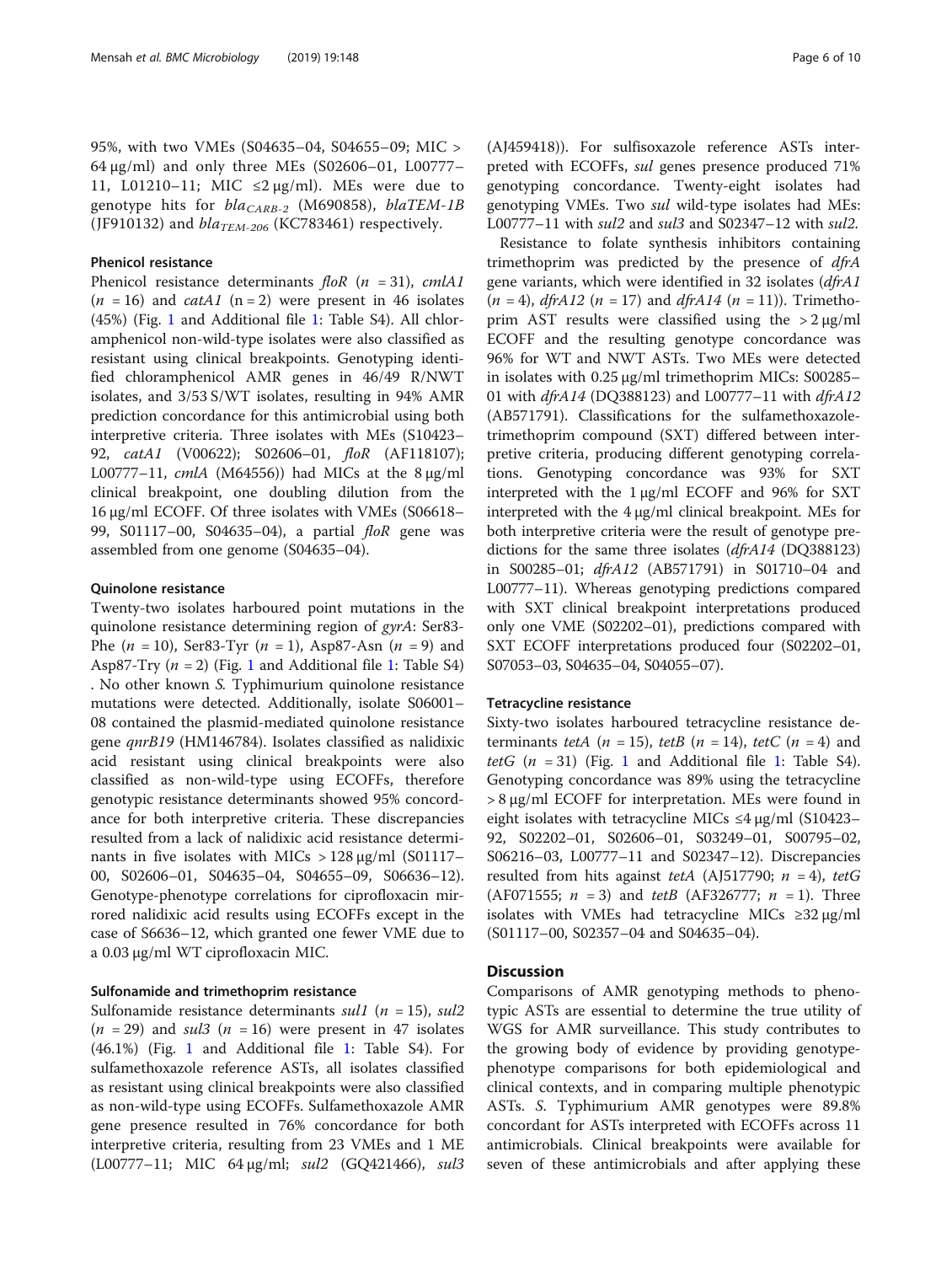criteria to the same broth microdilution dataset, WGS concordance was 86.6%. A further comparison demonstrated that agar dilution and disk diffusion presented more favourable results than genotyping with 92.6 and 93.1% concordance respectively (Table [3](#page-4-0)). Genotyping predictive errors were more common for specific antimicrobials. For example, excluding sulfonamides in ECOFF interpretations raised concordance to 93.4%. Genotyping concordance was noticeably lower for sulfamethoxazole ASTs (76%) than the trimethoprim-sulfamethoxazole compound (93%) ASTs. However, this only reflects the predictive accuracy of different AMR genes identified as sulfonamides and trimethoprim inhibit enzymes at disparate stages of the folate synthesis pathway, through different molecular mechanisms [[28](#page-8-0)]. Similarly for clinical breakpoint interpretations, excluding sulfamethoxazole and streptomycin phenotypes raised concordance to 94.7%. This demonstrates that genotyping predictions may be more accurate than agar dilution and disk diffusion ASTs for specific antimicrobial classes.

Interestingly, 44/96 clinical breakpoint errors and 53/ 115 ECOFF errors occurred where isolate MICs were within 1 doubling dilution of the classification breakpoint. Interpretive criteria for clinical breakpoints typically include 'intermediate' classification ranges that reflect the concentration range for which isolates contain resistance determinants but do not present MICs past the resistance threshold. In this analysis, intermediates were classed as susceptible, therefore isolates in this range may contribute to these errors despite otherwise accurate genotyping calls. Such increases in error frequency near MIC breakpoints were especially true for streptomycin comparisons, where 39/45 mismatches were within 1 dilution of the clinical breakpoint. Misclassification of streptomycin resistance by WGS genotyping has been well documented in enterobacteria, including Salmonella and E. coli spp. [\[6](#page-8-0)–[8](#page-8-0), [29](#page-8-0)–[31](#page-8-0)]. These mismatches have been attributed to insufficient breakpoints and gene inactivation mechanisms. For example, environmental and mutational activation of the cryptic aadA gene can increase expression of streptomycin resistance in Salmonella enterica [[32](#page-8-0)]. We applied the ≥64μg/ml breakpoint used by McDermott et al. (2016) [\[6](#page-8-0)] to identify highly-resistant isolates. Both CLSI and EUCAST interpretation tables note that for Salmonella spp., aminoglycosides may appear active in vitro but are not effective clinically and should not be reported as susceptible. Therefore, a lack of clinical use and difficulty in classification contributes to the absence of clinical breakpoints for streptomycin. Tyson et al. (2016, [[33\]](#page-8-0)) suggest incorporating genotypic resistance determinants into predictions of streptomycin breakpoints and such refinements to interpretive criteria may improve genotyping prediction accuracy against.

A number of genotyping predictive errors were accompanied by interrupted, fragmented or partial assemblies of genes identified using ARIBA. As these do not constitute complete genes, they were not reported for these isolates. All gentamicin non-wild-type  $(n = 8)$  isolates were inaccurately classified, however an interrupted aac3-IVa gene (X01385) was identified by ARIBA in 7/8 non-wild-type isolates, which were also resistant above the gentamicin clinical breakpoint. In addition, we acknowledge that the low gentamicin resistance prevalence affects the reliability of genotyping specificity estimates. In 22 isolates with sulfonamide VME mismatches, fragmented sul1 genes (CP002151 or EU855787) were identified by ARIBA. Resistance mechanisms may therefore have variable detection rates dependent on factors such as sequencing quality and genomic arrangement.

Multiple studies have reported that resistomes determined by WGS show a high correlation with clinical resistance by broth microdilution ASTs in Gram-negative bacteria. McDermott et al. (2016) observed a genotype-phenotype correlation of 99% in 640 Salmonella [\[6\]](#page-8-0) and more recently, Neuert et al. identified genotyping discrepancies in only 0.17% of isolate-antimicrobial combinations [\[14\]](#page-8-0). Similarly, Tyson et al. report a 98.5% overall correlation in 76 E. coli [\[8\]](#page-8-0) and Zhao et al. found a 99.2% correlation in 114 Campylobacter isolates [\[34](#page-8-0)]. Including these studies, sensitivity and specificity of WGS-based AMR predictions against ASTs in a range of bacterial species has been reported at ≥96%. [[9](#page-8-0), [35](#page-9-0), [36](#page-9-0)]. Previous studies also quote low WGS susceptibility testing error rates [[35](#page-9-0), [37\]](#page-9-0) within the bounds of those deemed tolerable by the US FDA susceptibility testing devices  $\langle$  < 1.5 confidence range limit for VMEs and < 3.0% for MEs, with a minimum category agreement of  $> 89.9\%$  [[38](#page-9-0)]. We observed lower levels of category agreement and higher error rates between WGS genotypes and S. Typhimurium phenotypes than previously reported. However, this study identifies a new lower-bound genotyping accuracy range for specific antimicrobials and provides a comparison with alternative phenotypic methods. Additionally, several studies present genotype-phenotype comparisons using inhouse scripts and unpublished AMR gene databases from which results cannot be reproduced. Here, we leverage the open-source bioinformatics algorithm ARIBA along with the Resfinder and Pointfinder databases. ARIBA has the advantage of a local assembly method that accurately determines interrupted or partially present genes from sequence data. Data pre-processing and analysis procedures are provided as R scripts.

The observed misclassifications point to the current limits of WGS-based genotyping. Genotyping approaches require AMR sequence databases containing known resistance genes. Although WGS may accurately sequence novel genetic mechanisms, clinically resistant isolates may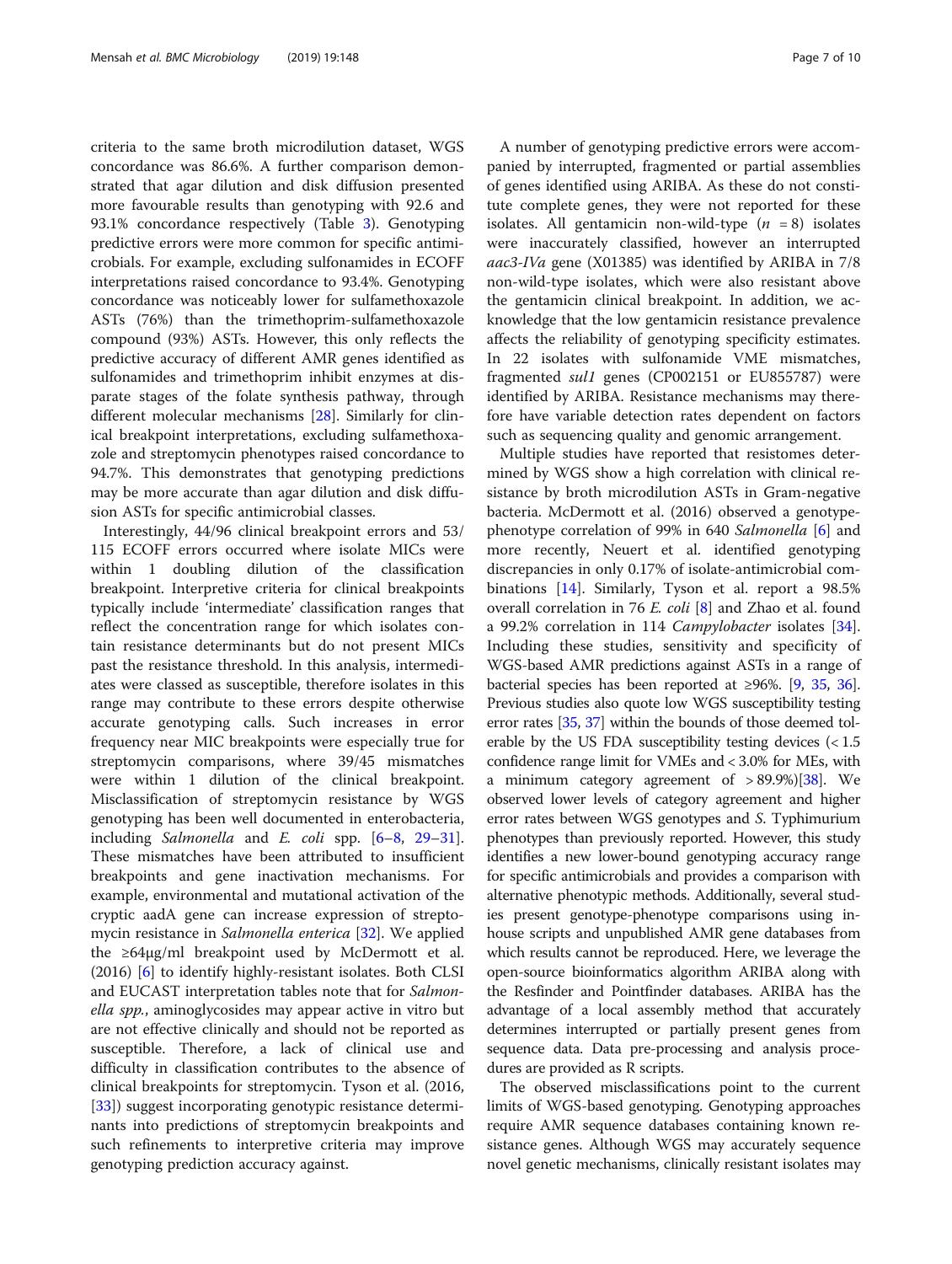<span id="page-7-0"></span>be falsely labelled as sensitive if these mechanisms are not represented in AMR databases. Additionally, WGS-based genotyping methods used in this study are unable to account for mechanisms that attenuate or inhibit gene expression. At the molecular level this includes factors such as the proximity of class 1 integron promoter regions, the copy number of gene cassettes and the potency of primary and secondary promoters [\[30,](#page-8-0) [39](#page-9-0), [40](#page-9-0)]. The limitations described are inherent to the challenge of predicting AMR from the presence of known resistance genes alone.

The current evidence base for using WGS to infer antimicrobial susceptibility requires significant expansion [\[15](#page-8-0)]. Alternatives to the reference broth microdilution AST remain relevant to diagnostic and surveillance laboratories worldwide, therefore the inclusion of agar dilution and disk diffusion methods in this study provides context for these institutions to evaluate the use of WGS to predict S. Typhimurium AMR susceptibility. Over time the increasing predictive power of computational analysis, coupled with decreasing sequencing costs, will make WGS a more viable AMR screening tool for laboratories worldwide. Cost-benefit assessments should factor in the extended utility of WGS beyond AMR screening. WGS presents a powerful assay for a genotype-driven approach to epidemiology, capable of detecting AMR genes, clonal and plasmid typing, detecting mechanisms for gene transfer and virulence, and the source attribution of novel isolates. Future work should identify the role of downstream events that reduce susceptibility in discordant predictions where gene presence does not account for observed phenotypes. As further replicative and investigative studies identify new resistance mechanisms and improve the reliability of AMR sequence databases, a decrease in error rates may see this technical method supplement, and potentially supersede, established assays.

# Conclusion

We compared WGS for AMR prediction against 3 phenotypic tests including disk diffusion, agar dilution and the gold standard broth microdilution representing clinical and veterinary screening environments. The European Committee on Antimicrobial Susceptibility testing (EUCAST) subcommittee recommends ECOFFs as the primary interpretive criteria for WGS comparisons against phenotypic ASTs, along with secondary analyses using clinical breakpoints. Genotypic predictions correctly characterised isolates as wild-type or non-wild-type for 89.8% (1007/1122) of phenotypic assays with 0.83 sensitivity and 0.96 specificity using broth microdilution as the reference susceptibility test method. Genotyping was comparable with disk diffusion (sensitivity 0.94, specificity 0.93) and agar dilution (sensitivity 0.83, specificity 0.98) resistance phenotypes where

antimicrobials with high very major error rates were excluded, producing 0.89 sensitivity and 0.97 specificity. Results from this study indicate that with further work to reduce the error rates for specific antimicrobials, WGS would serve as an effective screening tool for the tracking of AMR mechanisms in S. Typhimurium.

# Additional file

[Additional file 1:](https://doi.org/10.1186/s12866-019-1520-9) This file contains four Microsoft Excel Sheets with additional information. Table S1. describes the interpretation criteria, dilution ranges and antimicrobial disk contents used for phenotypic susceptibility testing. Table S2. presents the results of phenotypic susceptibility tests and whole genome sequence genotyping. Classification categories against the broth microdilution reference are also presented for each isolate; True Negative (TN), True Positive (TP), False Negative (FN) and False Positive (FP). Table S3. presents European Read Archive run accession numbers for each sequences isolate. Table S4. presents the frequency of isolates with each reference resistance gene sequence detected or fully assembled by ARIBA. (XLSX 144 kb)

#### Abbreviations

AMR: Antimicrobial resistance; AST: Antimicrobial susceptibility tests; ECOFFs: Epidemiological cut-offs; EUCAST: European Committee on Antimicrobial Susceptibility testing; ME: Major error rates; MIC: Minimum inhibitory concentration; VME: Very major error rates; WGS: Whole genome sequencing (WGS)

#### Acknowledgements

Salmonella isolates were collected under Defra "Salmonella surveillance and national control programme" project (FZ2000) and the phenotypic AMR profiles determined by disk diffusion under Defra "Monitoring of antimicrobial resistance in bacteria from animals and their environment" project FZ2200. We are grateful to all collaborators at the APHA and Sanger Institute that supported the studies presented in this publication.

#### Authors' contributions

LPH, AEM and NRT designed the study and were involved in analysis of the results. NM performed the laboratory tests, analysed the data and drafted the manuscript. SC and JF, YT and MA were involved in the laboratory tests. All authors read through and approved the manuscript.

#### Funding

Design of the study, sequencing, data collection, data analysis, data interpretation and writing of the manuscript was supported by Defra grants RDOZO347 and CR2000F. AEM is a Food Standards Agency Fellow and is supported by the Biotechnology and Biological Sciences Research Council (BBSRC) Institute Strategic Programme Microbes in the Food Chain BB/ R012504/1 and its constituent projects BBS/E/F/000PR10348 (Theme 1, Epidemiology and Evolution of Pathogens in the Food Chain) and BBS/E/F/ 000PR10351 (Theme 3, Microbial Communities in the Food Chain).

#### Availability of data and materials

Whole genome sequencing data is available in the NCBI Short Read Archive under BioProject accession PRJEB10999. Run accession numbers are listed per-sample in Additional file 1: Table S3. All other data generated or analysed during this study are included in this published article and its supplementary information files.

#### Ethics approval and consent to participate

Consent for publication Not applicable.

Not applicable.

#### Competing interests

The authors declare that they have no competing interests.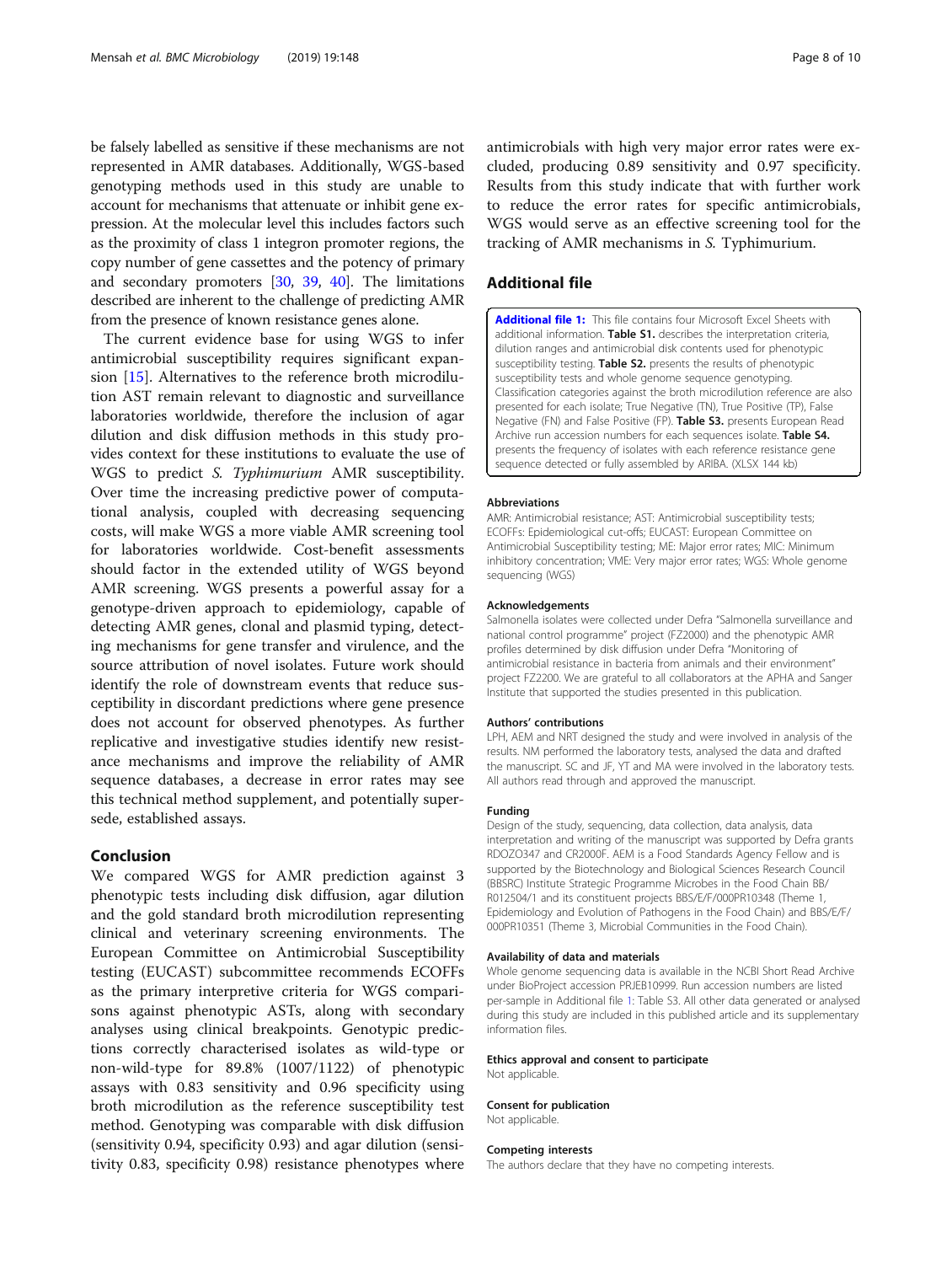# <span id="page-8-0"></span>Author details

<sup>1</sup> Animal and Plant Health Agency, Weybridge, Addlestone, Surrey, UK. <sup>2</sup>The Wellcome Trust Sanger Institute, Hinxton, Cambridgeshire, UK. <sup>3</sup>University of Cambridge, Cambridge, Cambridgeshire, UK. <sup>4</sup>Present Address: Quadram Institute Bioscience, Norwich, Norfolk, UK. <sup>5</sup>University of East Anglia, Norwich, Norfolk, UK.

### Received: 30 November 2018 Accepted: 19 June 2019 Published online: 02 July 2019

#### References

- 1. World Health Organisation. Antimicrobial Resistance Global Report on Surveillance. 2014; Available: [http://apps.who.int/iris/bitstream/handle/](http://apps.who.int/iris/bitstream/handle/10665/112642/9789241564748_eng.pdf;jsessionid=FAB85B56C0408C73DBF4ED0A293ECD23?sequence=1) [10665/112642/9789241564748\\_eng.pdf;jsessionid=](http://apps.who.int/iris/bitstream/handle/10665/112642/9789241564748_eng.pdf;jsessionid=FAB85B56C0408C73DBF4ED0A293ECD23?sequence=1) [FAB85B56C0408C73DBF4ED0A293ECD23?sequence=1](http://apps.who.int/iris/bitstream/handle/10665/112642/9789241564748_eng.pdf;jsessionid=FAB85B56C0408C73DBF4ED0A293ECD23?sequence=1).
- 2. European Centre for Disease Prevention and Control (ECDC) and European Medicines Agency (EMEA) Joint Working Group. ECDC/ EMEA Joint Technical Report: The bacterial challenge: Time to react. 2009. Available: [https://ecdc.europa.eu/sites/portal/files/media/en/publications/Publications/](https://ecdc.europa.eu/sites/portal/files/media/en/publications/Publications/0909_TER_The_Bacterial_Challenge_Time_to_React.pdf) [0909\\_TER\\_The\\_Bacterial\\_Challenge\\_Time\\_to\\_React.pdf.](https://ecdc.europa.eu/sites/portal/files/media/en/publications/Publications/0909_TER_The_Bacterial_Challenge_Time_to_React.pdf)
- 3. Veterinary Medicines Directorate. UK Veterinary Antibiotic Resistance and Sales Surveillance Report. 2017; Available: [https://assets.publishing.service.](https://assets.publishing.service.gov.uk/government/uploads/system/uploads/attachment_data/file/707974/_1274590-v2-VARSS_2016_for_GOV.pdf) [gov.uk/government/uploads/system/uploads/attachment\\_data/file/](https://assets.publishing.service.gov.uk/government/uploads/system/uploads/attachment_data/file/707974/_1274590-v2-VARSS_2016_for_GOV.pdf) [707974/\\_1274590-v2-VARSS\\_2016\\_for\\_GOV.pdf](https://assets.publishing.service.gov.uk/government/uploads/system/uploads/attachment_data/file/707974/_1274590-v2-VARSS_2016_for_GOV.pdf)
- 4. International Organization for Standardization. Clinical laboratory testing and in vitro diagnostic test systems -- Susceptibility testing of infectious agents and evaluation of performance of antimicrobial susceptibility test devices -- Part 1. In: Reference method for testing the in vitro activity of antimicrobial agents against rapidly growing aerobic bacteria involved in infectious diseases; 2006. 2006 Nov. Report No.: ISO 20776-1. Available: [https://www.iso.org/standard/41630.html.](https://www.iso.org/standard/41630.html)
- Broadfoot F, Healey K, Brown S, Vidal A. UK veterinary antibiotic resistance and sales surveillance report 2016. Vet Me Dir. 2017; Available: [https://www.](https://www.gov.uk/government/publications/veterinary-antimicrobial-resistance-and-sales-surveillance-2016) [gov.uk/government/publications/veterinary-antimicrobial-resistance-and](https://www.gov.uk/government/publications/veterinary-antimicrobial-resistance-and-sales-surveillance-2016)[sales-surveillance-2016.](https://www.gov.uk/government/publications/veterinary-antimicrobial-resistance-and-sales-surveillance-2016)
- 6. McDermott PF, Tyson GH, Kabera C, Chen Y, Li C, Folster JP, et al. The use of whole genome sequencing for detecting antimicrobial resistance in nontyphoidal Salmonella. Antimicrob Agents Chemother. 2016. [https://doi.](https://doi.org/10.1128/AAC.01030-16) [org/10.1128/AAC.01030-16](https://doi.org/10.1128/AAC.01030-16).
- 7. Zankari E, Hasman H, Kaas RS, Seyfarth AM, Agersø Y, Lund O, et al. Genotyping using whole-genome sequencing is a realistic alternative to surveillance based on phenotypic antimicrobial susceptibility testing. J Antimicrob Chemother. 2013;68:771–7. [https://doi.org/10.1093/jac/dks496.](https://doi.org/10.1093/jac/dks496)
- Tyson GH, McDermott PF, Li C, Chen Y, Tadesse DA, Mukherjee S, et al. WGS accurately predicts antimicrobial resistance in Escherichia coli. J Antimicrob Chemother. 2015;70:2763–9. [https://doi.org/10.1093/jac/dkv186.](https://doi.org/10.1093/jac/dkv186)
- 9. Köser CU, Ellington MJ, Cartwright EJP, Gillespie SH, Brown NM, Farrington M, et al. Routine use of microbial whole genome sequencing in diagnostic and public health microbiology. PLoS Pathog. 2012;8:e1002824. [https://doi.](https://doi.org/10.1371/journal.ppat.1002824) [org/10.1371/journal.ppat.1002824.](https://doi.org/10.1371/journal.ppat.1002824)
- 10. Land M, Hauser L, Jun S-R, Nookaew I, Leuze MR, Ahn T-H, et al. Insights from 20 years of bacterial genome sequencing. Funct Integr Genomics. 2015;15:141–61. [https://doi.org/10.1007/s10142-015-0433-4.](https://doi.org/10.1007/s10142-015-0433-4)
- 11. European Center for Disease Prevention and Control. Expert opinion on whole genome sequencing for public health surveillance. 2017. Available: [https://ecdc.europa.eu/sites/portal/files/media/en/publications/Publications/](https://ecdc.europa.eu/sites/portal/files/media/en/publications/Publications/whole-genome-sequencing-for-public-health-surveillance.pdf) [whole-genome-sequencing-for-public-health-surveillance.pdf.](https://ecdc.europa.eu/sites/portal/files/media/en/publications/Publications/whole-genome-sequencing-for-public-health-surveillance.pdf)
- 12. Almeida F, Seribelli AA, Medeiros MIC, Rodrigues DDP, de MVA, Luo Y, et al. Phylogenetic and antimicrobial resistance gene analysis of Salmonella typhimurium strains isolated in Brazil by whole genome sequencing. PLoS One. 2018;13:e0201882. <https://doi.org/10.1371/journal.pone.0201882>.
- 13. Carroll LM, Wiedmann M, den Bakker H. Whole-genome sequencing of drug-resistant Salmonella enterica isolated from dairy cattle and humans in New York and Washington states reveals source and …. Applied and. Am Soc Microbiol. 2017; Available: [https://aem.asm.org/content/aem/83/12/](https://aem.asm.org/content/aem/83/12/e00140-17.full.pdf) [e00140-17.full.pdf.](https://aem.asm.org/content/aem/83/12/e00140-17.full.pdf)
- 14. Neuert S, Nair S, Day MR, Doumith M, Ashton PM, Mellor KC, et al. Prediction of phenotypic antimicrobial resistance profiles from whole genome sequences of non-typhoidal Salmonella enterica. Front Microbiol. 2018;9:592. <https://doi.org/10.3389/fmicb.2018.00592>.
- 15. Ellington MJ, Ekelund O, Aarestrup FM, Canton R, Doumith M, Giske C, et al. The role of whole genome sequencing in antimicrobial susceptibility testing of bacteria: report from the EUCAST subcommittee. Clin Microbiol Infect. 2017;23:2–22. <https://doi.org/10.1016/j.cmi.2016.11.012>.
- 16. Issenhuth-Jeanjean S, Roggentin P, Mikoleit M, Guibourdenche M, de Pinna E, Nair S, et al. Supplement 2008–2010 (no. 48) to the white–Kauffmann–Le minor scheme. Res Microbiol. Elsevier. 2014;165:526–30. [https://doi.org/10.](https://doi.org/10.1016/j.resmic.2014.07.004) [1016/j.resmic.2014.07.004](https://doi.org/10.1016/j.resmic.2014.07.004).
- 17. European Committee on Antimicrobial Susceptibility Testing. MIC and zone diameter distributions and ECOFFs: EUCAST; 2018. [cited 13 Aug 2018]. Available: [http://www.eucast.org/mic\\_distributions\\_and\\_ecoffs/](http://www.eucast.org/mic_distributions_and_ecoffs/)
- 18. European Food Safety Authority. EU summary report on antimicrobial resistance in zoonotic and indicator bacteria from humans, animals and food in 2013. EFSA J. Wiley Online Library; 2015;13(2): 4036. Available: <https://doi.org/10.2903/j.efsa.2015.4036>
- 19. National Antimicrobial Resistance Monitoring System for Enteric Bacteria (NARMS). Human Isolates Final Report, 2010: [Centers for Disease Control and Prevention], National Center for Emerging and Zoonotic Infectious Diseases, Division of Foodborne, Waterborne, and Environmental Diseases; 2013. Available: <https://www.cdc.gov/narms/pdf/2013-annual-report-narms-508c.pdf>
- 20. British Society for Antimicrobial Chemotherapy. EUCAST disk diffusion method: BSAC; 2018. [cited 13 Aug 2018]. Available: [http://www.bsac.org.uk/](http://www.bsac.org.uk/eucastbsac-disc-diffusion-method/) [eucastbsac-disc-diffusion-method/](http://www.bsac.org.uk/eucastbsac-disc-diffusion-method/)
- 21. Wiegand I, Hilpert K, Hancock REW. Agar and broth dilution methods to determine the minimal inhibitory concentration (MIC) of antimicrobial substances. Nat Protoc. 2008;3:163–75. [https://doi.org/10.1038/nprot.2007.521.](https://doi.org/10.1038/nprot.2007.521)
- 22. European Committee on Antimicrobial Susceptibility Testing. Breakpoint tables for interpretation of MICs and zone diameters. 2018. Report No.: Version 8.1. Available: [http://www.eucast.org/clinical\\_breakpoints/](http://www.eucast.org/clinical_breakpoints/)
- 23. Wayne PA, CLSI. Performance standards for antimicrobial susceptibility testing; twenty-fifth informational supplement: CLSI Document M100-S25, Clinical and Laboratory Standards Institute; 2015. [http://file.qums.ac.ir/](http://file.qums.ac.ir/repository/mmrc/CLSI2015.pdf) [repository/mmrc/CLSI2015.pdf](http://file.qums.ac.ir/repository/mmrc/CLSI2015.pdf).
- 24. Hunt M, Mather AE, Sánchez-Busó L, Page AJ, Parkhill J, Keane JA, et al. ARIBA: rapid antimicrobial resistance genotyping directly from sequencing reads. Microb Genom. 2017;3:e000131. [https://doi.org/10.1099/mgen.0.000131.](https://doi.org/10.1099/mgen.0.000131)
- 25. Zankari E, Hasman H, Cosentino S, Vestergaard M, Rasmussen S, Lund O, et al. Identification of acquired antimicrobial resistance genes. J Antimicrob Chemother. 2012;67:2640–4. <https://doi.org/10.1093/jac/dks261>.
- 26. Zankari E, Allesøe R, Joensen KG, Cavaco LM, Lund O, Aarestrup FM. PointFinder: a novel web tool for WGS-based detection of antimicrobial resistance associated with chromosomal point mutations in bacterial pathogens. J Antimicrob Chemother. 2017;72:2764–8. [https://doi.org/10.1093/jac/dkx217.](https://doi.org/10.1093/jac/dkx217)
- 27. Schaarschmidt F. bdpv: Inference and design for predictive values in binary diagnostic tests. 2014. Available: [https://cran.r-project.org/web/packages/](https://cran.r-project.org/web/packages/bdpv/bdpv.pdf) [bdpv/bdpv.pdf](https://cran.r-project.org/web/packages/bdpv/bdpv.pdf)
- 28. Huovinen P. Resistance to trimethoprim-sulfamethoxazole. Clin Infect Dis. 2001;32:1608–14. [https://doi.org/10.1086/320532.](https://doi.org/10.1086/320532)
- 29. Davis MA, Besser TE, Orfe LH, Baker KNK, Lanier AS, Broschat SL, et al. Genotypic-phenotypic discrepancies between antibiotic resistance characteristics of Escherichia coli isolates from calves in management settings with high and low antibiotic use. Appl Environ Microbiol. 2011;77: 3293–9. [https://doi.org/10.1128/AEM.02588-10.](https://doi.org/10.1128/AEM.02588-10)
- 30. Garcia-Migura L, Sunde M, Karlsmose S, Veldman K, Schroeter A, Guerra B, et al. Establishing streptomycin epidemiological cut-off values for Salmonella and Escherichia coli. Microb Drug Resist. 2012;18:88–93. [https://doi.org/10.](https://doi.org/10.1089/mdr.2011.0064) [1089/mdr.2011.0064](https://doi.org/10.1089/mdr.2011.0064).
- 31. Do Nascimento V, Day MR, Doumith M, Hopkins KL, Woodford N, Godbole G, et al. Comparison of phenotypic and WGS-derived antimicrobial resistance profiles of enteroaggregative Escherichia coli isolated from cases of diarrhoeal disease in England, 2015-16. J Antimicrob Chemother. 2017;72: 3288–97. [https://doi.org/10.1093/jac/dkx301.](https://doi.org/10.1093/jac/dkx301)
- 32. Koskiniemi S, Pränting M, Gullberg E, Näsvall J, Andersson DI. Activation of cryptic aminoglycoside resistance in Salmonella enterica. Mol Microbiol. 2011;80:1464–78. <https://doi.org/10.1111/j.1365-2958.2011.07657.x>.
- 33. Tyson GH, Li C, Ayers S, McDermott PF, Zhao S. Using whole-genome sequencing to determine appropriate streptomycin epidemiological cutoffs for Salmonella and Escherichia coli. FEMS Microbiol Lett. Oxford University Press; 2016;363. doi:<https://doi.org/10.1093/femsle/fnw009>.
- 34. Zhao S, Tyson GH, Chen Y, Li C, Mukherjee S, Young S, et al. Whole-genome sequencing analysis accurately predicts antimicrobial resistance phenotypes